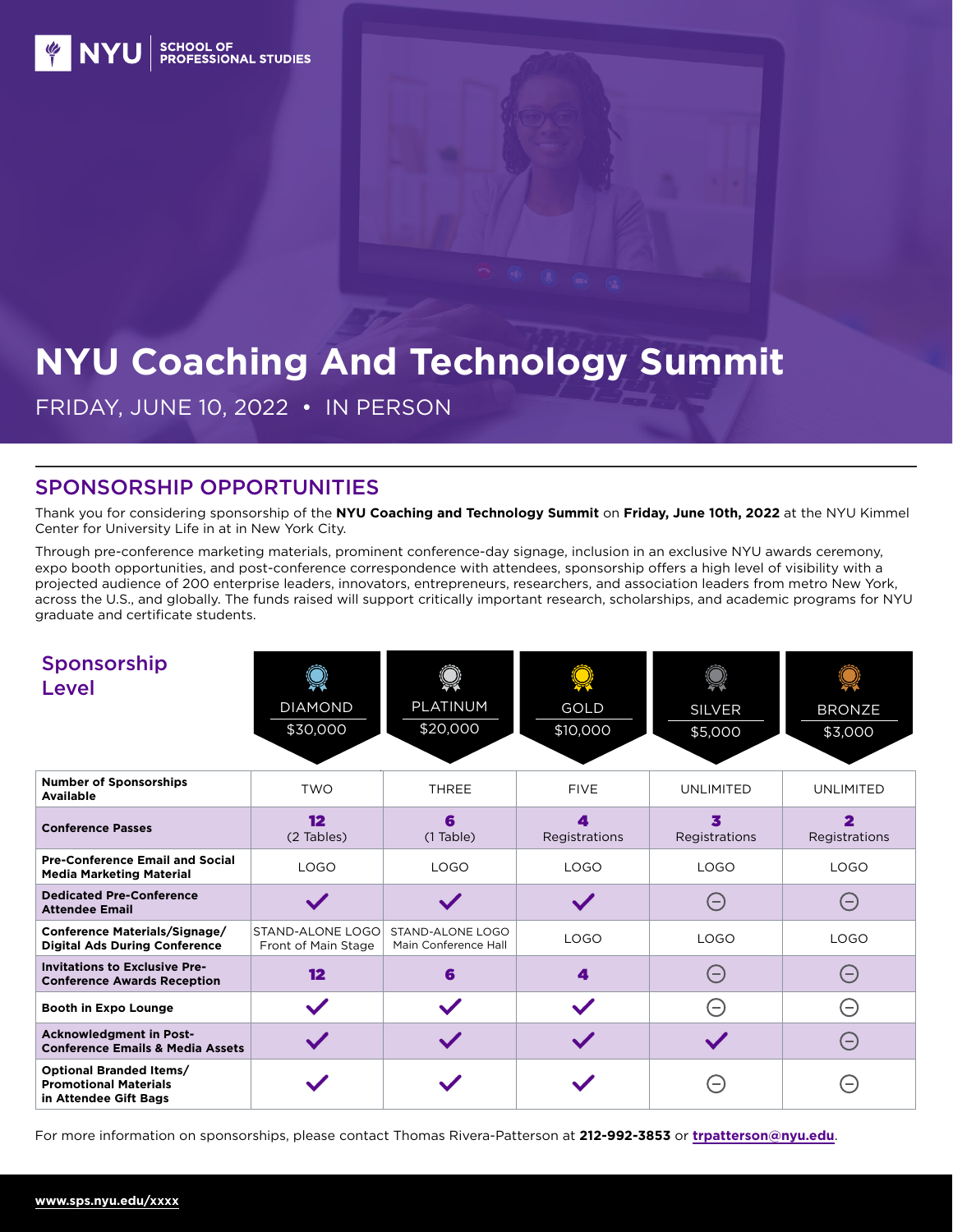# **NYU Coaching And Technology Summit**

FRIDAY, JUNE 10, 2022 • IN PERSON

#### SPONSORSHIP REGISTRATION

| Platinum \$20,000    <br>Gold \$10,000<br>Diamond \$30,000                                                                                                                                                                           | Silver \$5,000<br>Bronze \$3,000                                                                                   |  |
|--------------------------------------------------------------------------------------------------------------------------------------------------------------------------------------------------------------------------------------|--------------------------------------------------------------------------------------------------------------------|--|
|                                                                                                                                                                                                                                      |                                                                                                                    |  |
|                                                                                                                                                                                                                                      |                                                                                                                    |  |
|                                                                                                                                                                                                                                      |                                                                                                                    |  |
| Indicate How You Would Like to be Listed [Contributor Name or Company Name] __________________________________                                                                                                                       |                                                                                                                    |  |
|                                                                                                                                                                                                                                      |                                                                                                                    |  |
|                                                                                                                                                                                                                                      |                                                                                                                    |  |
|                                                                                                                                                                                                                                      |                                                                                                                    |  |
|                                                                                                                                                                                                                                      |                                                                                                                    |  |
|                                                                                                                                                                                                                                      |                                                                                                                    |  |
| Name on Card <b>Executive Contract Contract Contract Contract Contract Contract Contract Contract Contract Contract Contract Contract Contract Contract Contract Contract Contract Contract Contract Contract Contract Contract </b> |                                                                                                                    |  |
|                                                                                                                                                                                                                                      |                                                                                                                    |  |
| Type of Card:     American Express     Visa  <br>Mastercard                                                                                                                                                                          | Discover                                                                                                           |  |
|                                                                                                                                                                                                                                      |                                                                                                                    |  |
| To pay by check, please make your check payable to New York<br>University, and mail with this form to the address below.                                                                                                             | TIME<br><b>Registration &amp; Breakfast: 8AM</b>                                                                   |  |
| New York University<br>Office of Gift Administration<br>547 LaGuardia Pl, New York, NY 10012<br>Attn: Thomas Rivera-Patterson<br>Appeal Code: SPS22                                                                                  | Conference: 9AM - 4:15PM EST<br>COST<br>If registered by April 1<br>\$295,00<br>On April 1 till June 3<br>\$375.00 |  |

\* In-person events are all subject to university, city, state, and federal health guidelines.